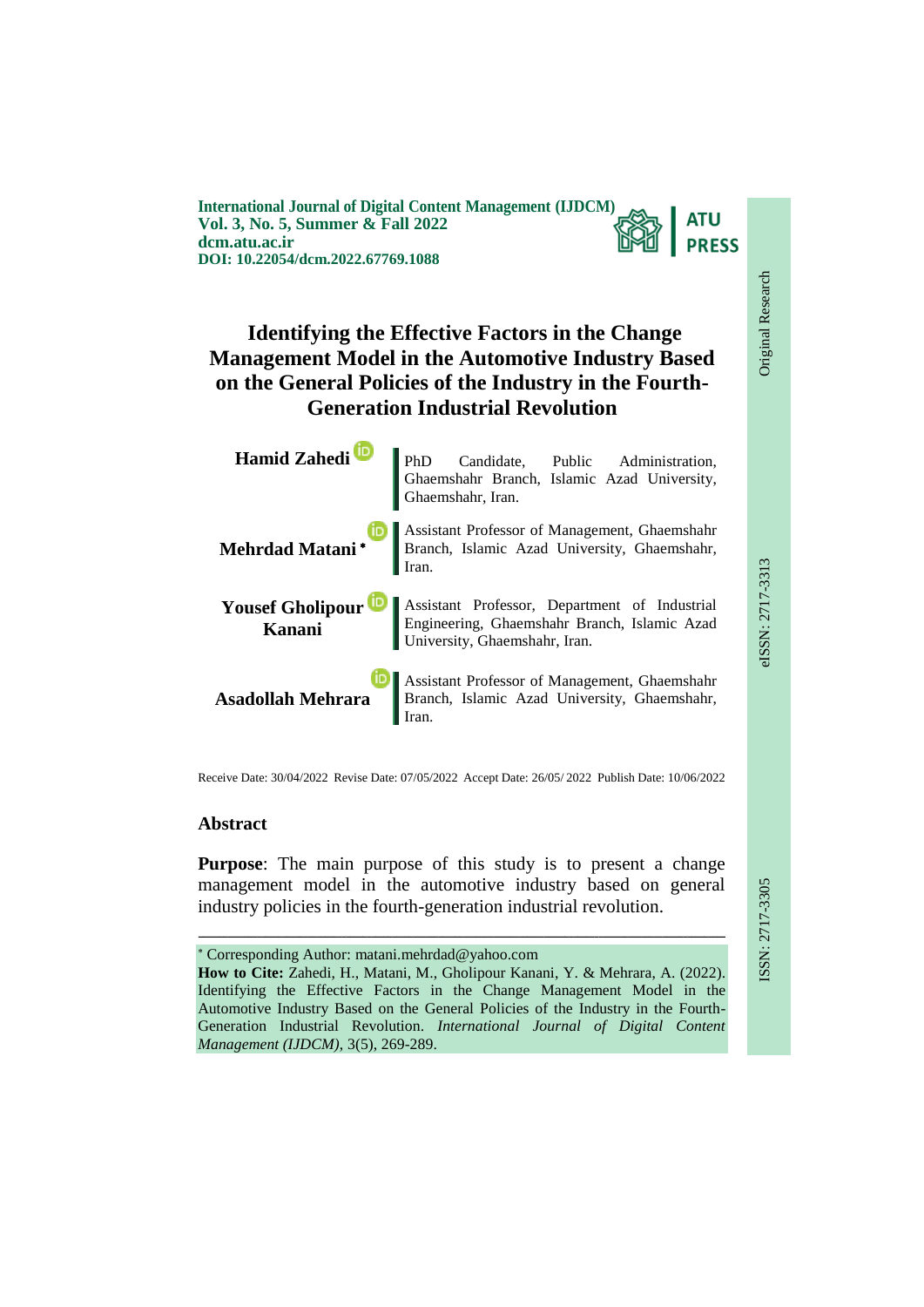**Method**: To achieve this goal, first the effective factors and indicators affecting change management are identified based on the data model of the foundation and then these factors and indicators are categorized. Given that the purpose of this research is exploratory, the use of the grounded theory research method and semi-structured interviews with experts and professors led to the development of research model criteria.

**Findings**: Based on the interviews and previous studies, the factors affecting the management of change in internal and external categories have been identified. Finally, change management strategies have been identified in three components: selecting acceptable managers, using consultants and expert staff, and creating a sense of empathy and trust.

**Conclusion**: The use of expert managers and appropriate leaders causes change management to be implemented productively. Ultimately, these strategies result in increased survival under the components of greater brand acceptance and profitability. Change management strategies have been identified in three components: selecting acceptable managers, using consultants and expert staff, and creating a sense of empathy and trust. Changes are more about the individual's feelings than emotions and are technical, and associating them with change is the most difficult stage of change

**Keywords:** Change Management, Automotive Industry, Fourth-Generation Industrial Revolution, Smart Factory.

### **1. Introduction**

At present, the business environment is witnessing profound and fundamental changes, and many experts in the field of trade and economics believe that this evidence indicates the beginning of a new era, the fourth industrial revolution (Sima et al., 2020). The growing trend of integrating industrial production and information and communication technology has brought the fourth industrial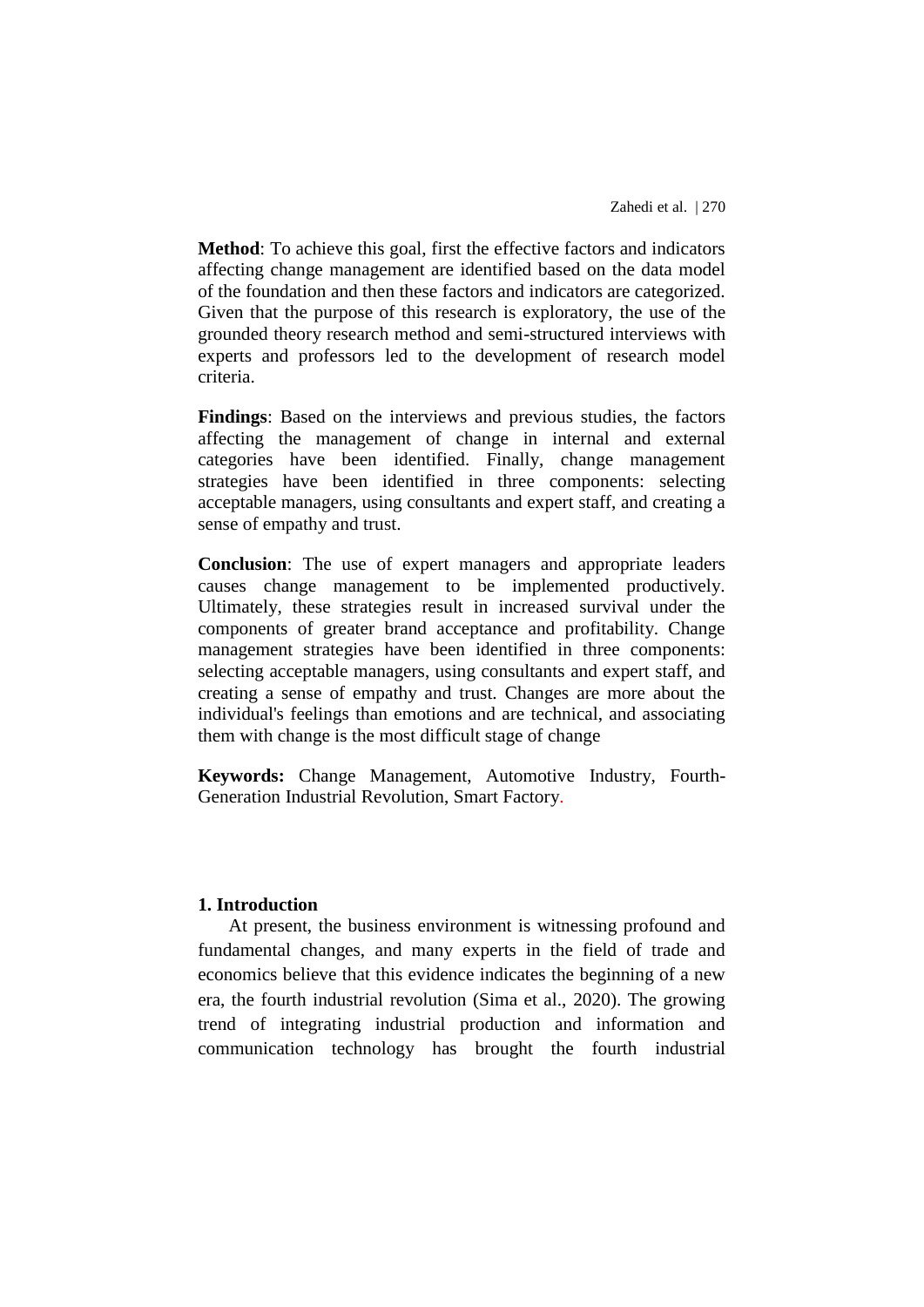revolution to the world of production (Arnold et al., 2016). This phenomenon makes it possible to connect information, objects, and people due to physical and virtual convergence (cyberspace) in the form of cyber-physical systems. Thus, it makes it possible to transform factories into smart environments (Herman et al., 2016). According to some authors, the fourth industrial revolution is the most powerful driver of innovation in the next few decades, which will start the next wave of innovation (Ibarra et al., 2018).

Business models that are used to create value for businesses are no longer efficient (Feng, Huang & Wang, 2018). If we look back 20 years ago, we find that there are only a handful of jobs that still do the same thing in the past. They either do things differently or do different things (Acharya, Singh & Preira, 2018). Today, in the 21st century, change and how to successfully manage it has become a vital issue in the minds of organizational leaders. Change happens everywhere, and its speed and complexity are increasing. The future success of organizations depends on how they lead change. In today's marketplace, change is a necessity for continued success (Lozano & Haartman, 2018).

Therefore, the main features related to the Fourth Industrial Revolution, such as real-time capability, interoperability, and horizontal and vertical integration of production systems through ICT systems, are answers to current challenges that companies must reduce as competition intensifies and global demand fluctuates. Innovation and product life cycle and increasing complexity of products and processes are in line with them (Thoben et al., 2017).

Organizations today spend millions on change efforts; Such as IT launch, supply chain, and reengineering; But they have not yet achieved the desired return on investment. Also, the methods used in these efforts have led to a lot of resistance and burnout in people, losing the morale of employees. Statistics show that in the last two decades, seventy percent of all change efforts have failed to produce the expected results (Benjamin & Peter, 2011). One important recent study that confirms this finding is the IBM study of 1,500 examples of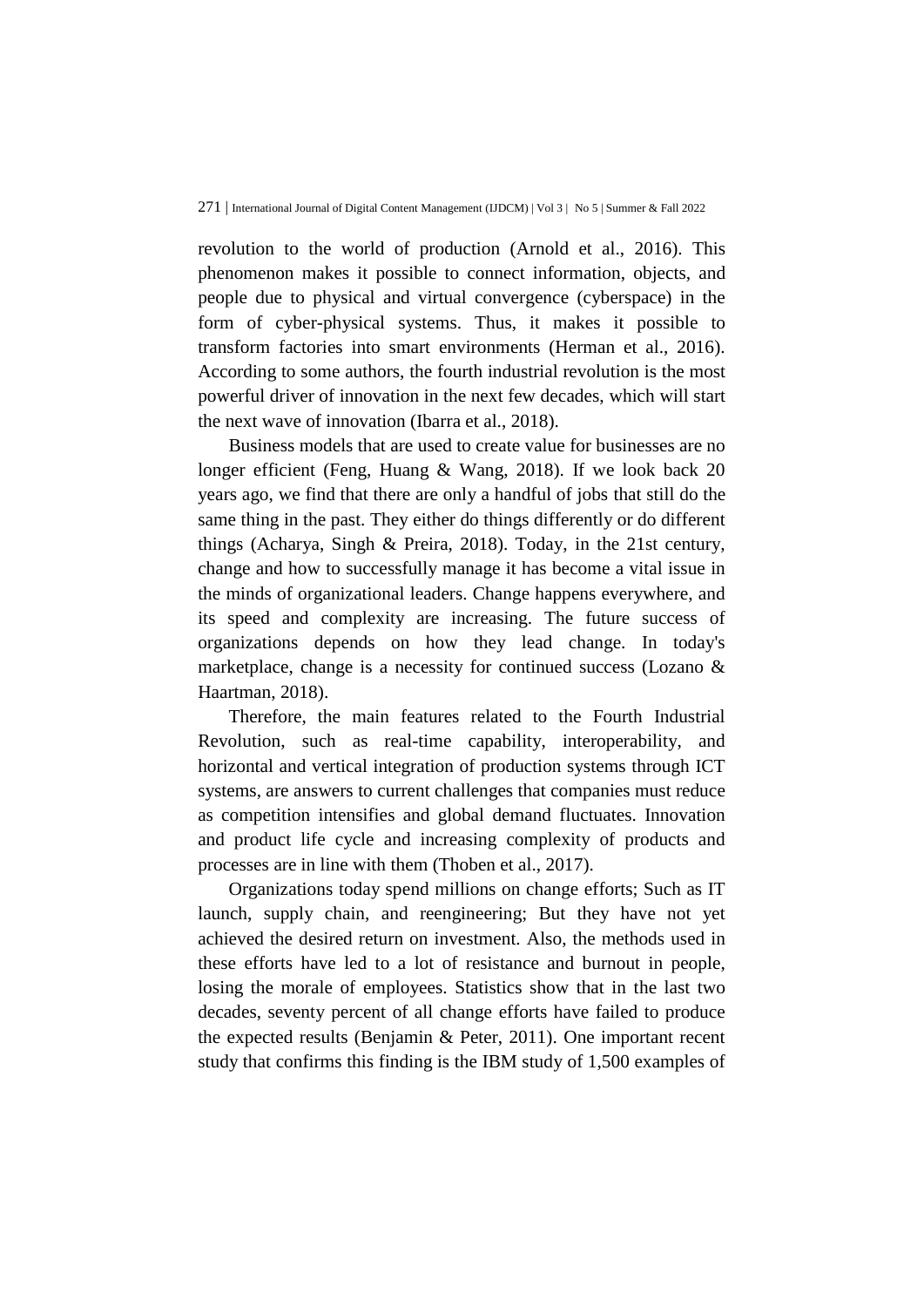change management conducted in fifteen companies. They found that sixty percent of change efforts failed to achieve their goals (Ivanaj, Ivanaj, Mclntyre & Docasta, 2017). The fact is that there is still debate over controversial issues in change management, the need for explanation as well as application and culture building in the works (Demers, 2009). This shows that despite the widespread attention to change management as one of the basic management skills in recent decades around the world and in different countries, this issue is still from attention to implementation in practice and finally institutionalized in all areas of management and organization; and in general different aspects of individual and social life has a long way to go (Kotter, 2008). On the other hand, this indicates the dynamism of this field as a scientific field. Research, critique, discussion, and research on this issue can accelerate the process of formation, development, and establishment of this field, and while clarifying the shortcomings, also offer possible solutions and the ground for conflict of votes to achieve a vision. Light in the future smooth. Therefore, the production of science in this field can guarantee its growth and development and as a result the application of findings, opinions, and ideas in theoretical and practical structures (Hossein et al., 2016).

According to the general policies of the system in the industrial sector, increasing the share of the industrial sector in domestic production and increasing the added value of the industrial sector have been emphasized. The country's industries and access to advanced and strategic technologies are considered in this document the automotive industry as one of the most important parts of the country's industry can take an important step in achieving these policies (Aref et al., 2020).

The rapid digitalization of the business world is breaking down traditional barriers to industry, and many academics and executives are emphasizing the need to revise existing business models (Gerlitz et al., 2016). Discussions and actions that promote the digital transformation of factories are on the rise among researchers, industries, and policymakers around the world. Germany was the first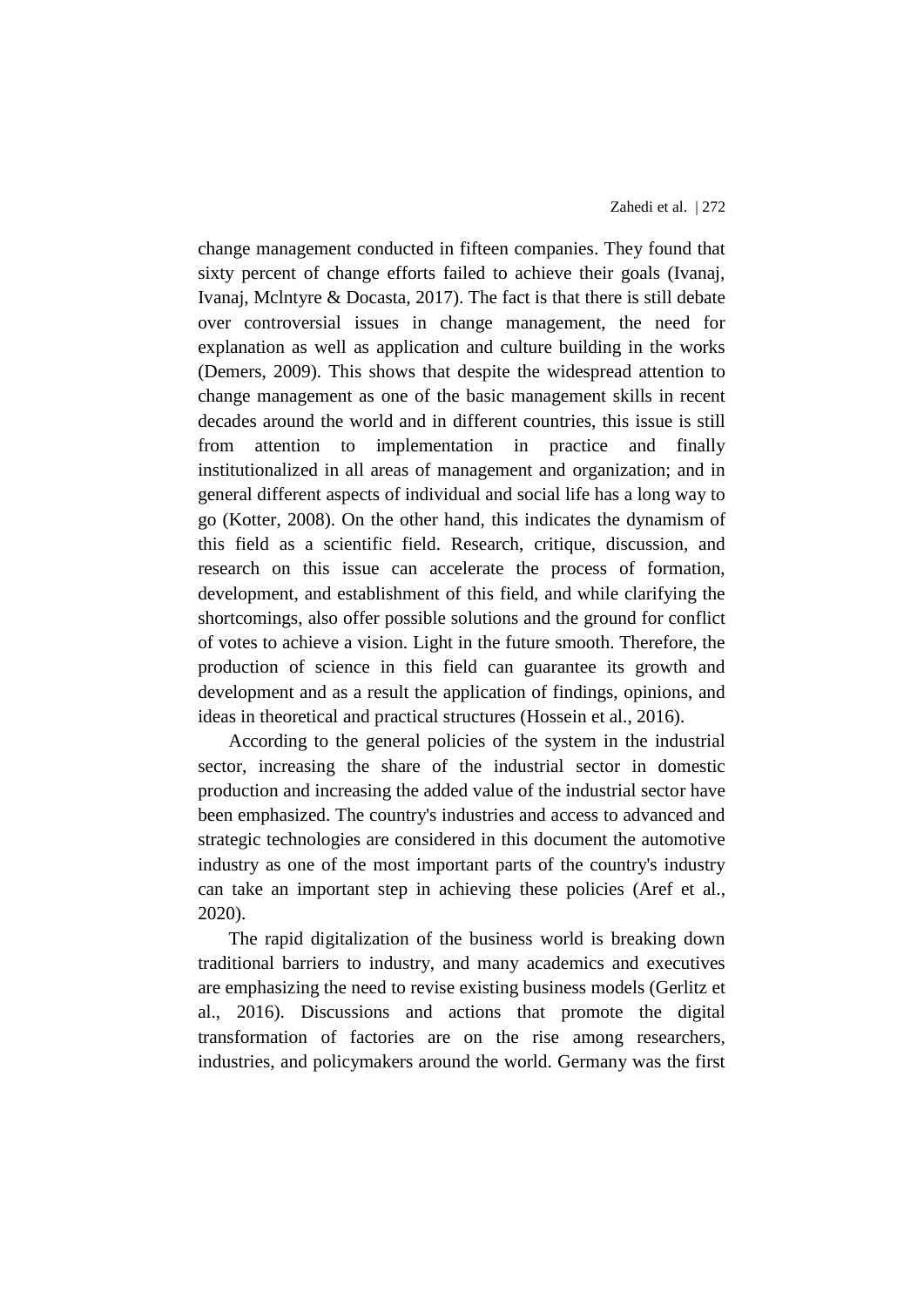country to refer to digitalization in 2011 as the "Fourth Industrial Revolution" (De Sousa et al., 2018). The term then spread to the Anglo-Saxon world during the "Fourth Industrial Revolution," while other countries have introduced other terms to describe the phenomenon. Thus, the United States, like Japan and Korea, focuses on "smart manufacturing." GE introduced the concept of the "industrial Internet" (Orji, 2019). Finally, other related terms include "smart manufacturing", "advanced manufacturing", "integrated industry", "smart industry" and "smart factory" (Alaloul et al., 2020).

It should be noted that, given that the car market is a very sensitive, dynamic, and competitive category, presence in global markets is not an easy task. According to Business Monitor, in 2008 the amount of car production in the world was 73 million units, which reached 78 million units in 2010 and 95 million units in 2018, indicating a positive growth rate. In the same period, car production in Iran increased from one million and 100 thousand units in 2008 to about one million and 500 thousand units in 2010, which shows a growth of 12 percent, which in 2018 fell by 40 percent to about one million and 27 thousand. Iran's ranking in the world has decreased from 13th in 2010 to 18th in 2018, which indicates that the automotive industry, in the face of these pressures and developments, to implement various changes in structure, processes, technology, and force. Human and other components and has tried to adapt to external developments, to meet the needs of society and the environment, but in recent years, the level of stakeholder satisfaction in this industry has been declining.

Given the exponential advances in information technology and the integration of these technologies with more traditional industrial products that have led to the emergence of phenomena such as the Internet of Things and robotic products, it is necessary to take a serious look at its position during the Fourth Industrial Revolution in the automotive industry. With the enabling of engineering applications in areas such as artificial intelligence, metadata, and the Internet of Things, humans have entered the fourth industrial revolution. During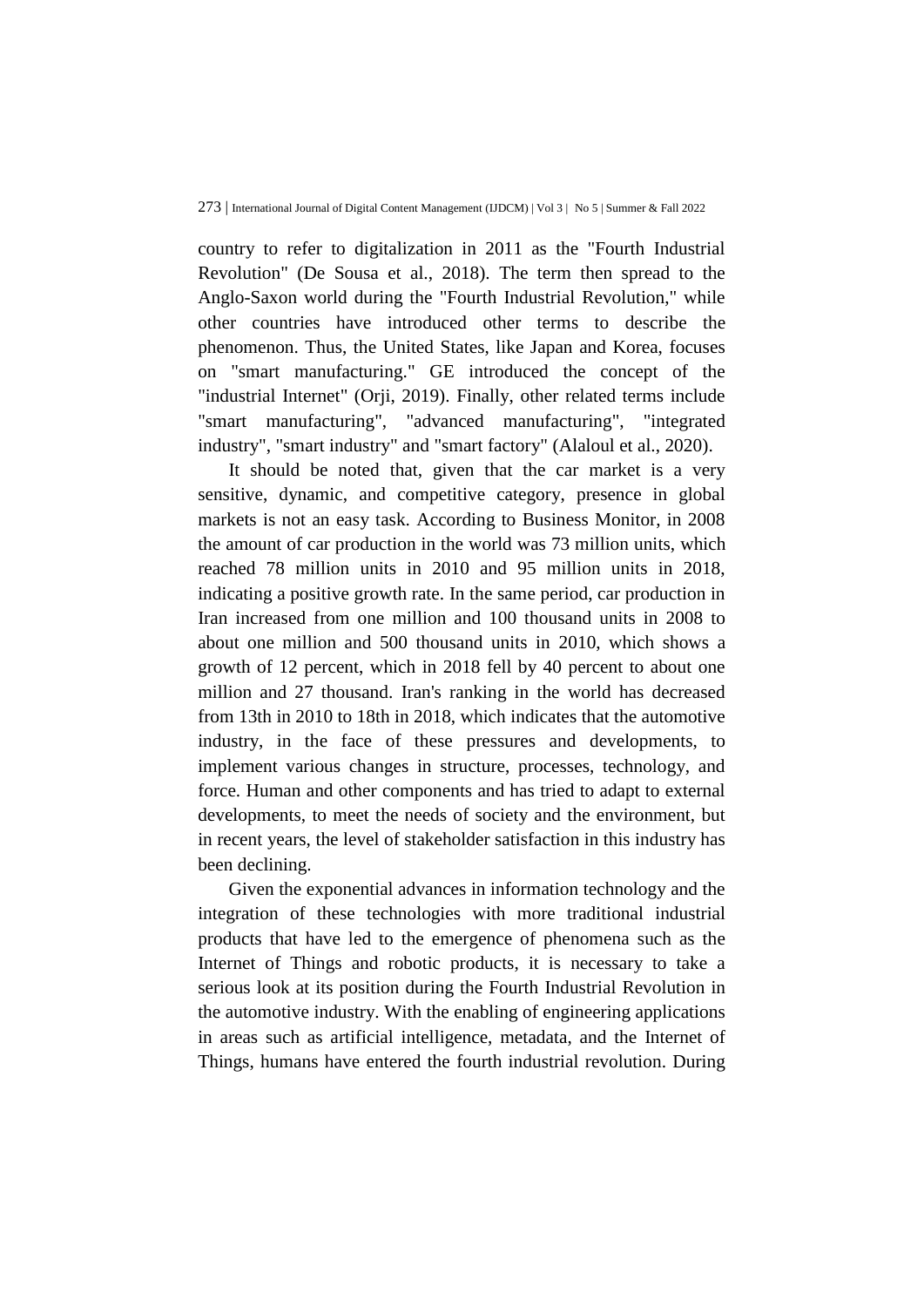this period, hardware and software innovations have been inseparably combined and introduced a new generation of smart industrial and non-industrial products to the market, so given the importance of change in the automotive industry to respond to pressures and adapt to change. Its study is important and necessary. So this research seeks to answer the question of what is the change management model in the automotive industry based on the general policies of the industry in the fourth-generation industrial revolution?

#### **2. Methodology**

This research is exploratory in terms of purpose and explores variables and their causal relationship. Also, the research method is qualitative based on the data foundation technique based on Glader & Strauss model. The required information was collected using interviews with experts. The research population of the present study includes senior managers and professors who are among the senior managers of the automotive industry after the revolution. Thus, first, according to the researcher's knowledge of the selected experts who were qualified to answer the questions according to the objectives of the research, interviews were conducted with the research samples.

Characteristics of industry experts: high experience, managerial position, high experience, and knowledge. The Snowball method was used for sampling. Snowball sampling is a non-probability sampling method where currently enrolled research participants help recruit future subjects for a study. For example, a researcher who is seeking to study leadership patterns could ask individuals to name others in their community who are influential. The interview was conducted in a semi-structured manner with open-ended and general questions of up to 15 people to achieve data saturation. Finally, the conceptualization of the subject has been done using open, centralized, and selective coding in the data technique model of the foundation and using MaxQda 2018 software.

In this research, the intra-subject agreement method has been used to calculate reliability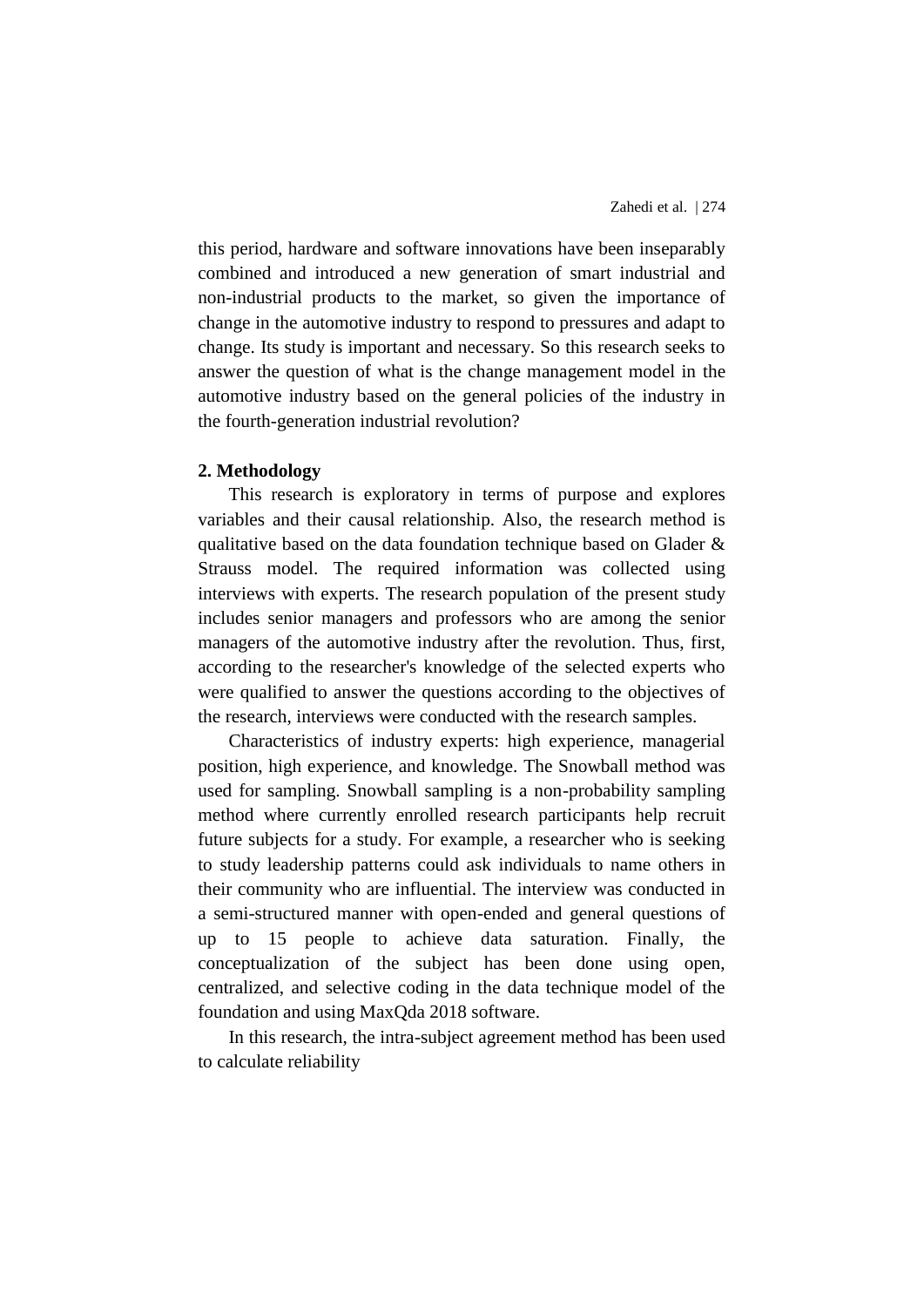| <b>Interview</b><br>number | <b>Total</b><br>Number of<br>number<br>agreements |    | Number of<br>disagreements | <b>Reliability</b><br>of retest |
|----------------------------|---------------------------------------------------|----|----------------------------|---------------------------------|
|                            | of data                                           |    |                            | (percentage)                    |
| 10                         | 60                                                | 28 |                            | 93                              |
| 15                         | 55                                                | 22 | 6                          | 80                              |
| 3                          | 100                                               | 41 | 8                          | 82                              |
| <b>Total</b>               | 200                                               | 98 | 18                         | 98                              |

275 | International Journal of Digital Content Management (IJDCM) | Vol 3 | No 5 | Summer & Fall 2022

Table 1. Reliability calculation table

As the table shows, the codes recorded by both researchers are 200, the total number of agreements between these codes is 98, and the number of disagreements is 18. The reliability between the two encoders using the mentioned formula is 98%, which is higher than 60%, so the reliability of the encoders is confirmed.

#### **3. Data analysis and Findings**

In the first stage, qualitative data were collected through in-depth interviews with research participants. In the open coding process, many themes were obtained that during the reciprocal process of data analysis, the collection of this initial qualitative data was reduced to fewer categories. In the following, each of these categories obtained in the qualitative stage is examined. In the following, open coding for the components of the foundation data model is examined. The transcripts of the interviews were entered into MAXQDA software and examined for interpretation, and the open-source code was identified as follows.

| I able 2. Open-source couing of the research |                                    |                                  |                                                                       |  |
|----------------------------------------------|------------------------------------|----------------------------------|-----------------------------------------------------------------------|--|
|                                              | <b>Open-Source Coding</b>          |                                  |                                                                       |  |
| Managerial<br>instability                    | Organizational<br>selection system | Weakness in<br>systemic thinking | Preference for personal<br>interests over<br>organizational interests |  |
|                                              | Existence of                       |                                  |                                                                       |  |
| Influence in                                 | anti-                              | Organizational                   | Preference of personal                                                |  |
| government                                   | development<br>laws                | complexity                       | interests to national                                                 |  |
| Accompany                                    | Existence of                       | No bedding                       | Trading                                                               |  |
|                                              |                                    |                                  |                                                                       |  |

Table 2. Open-source coding of the research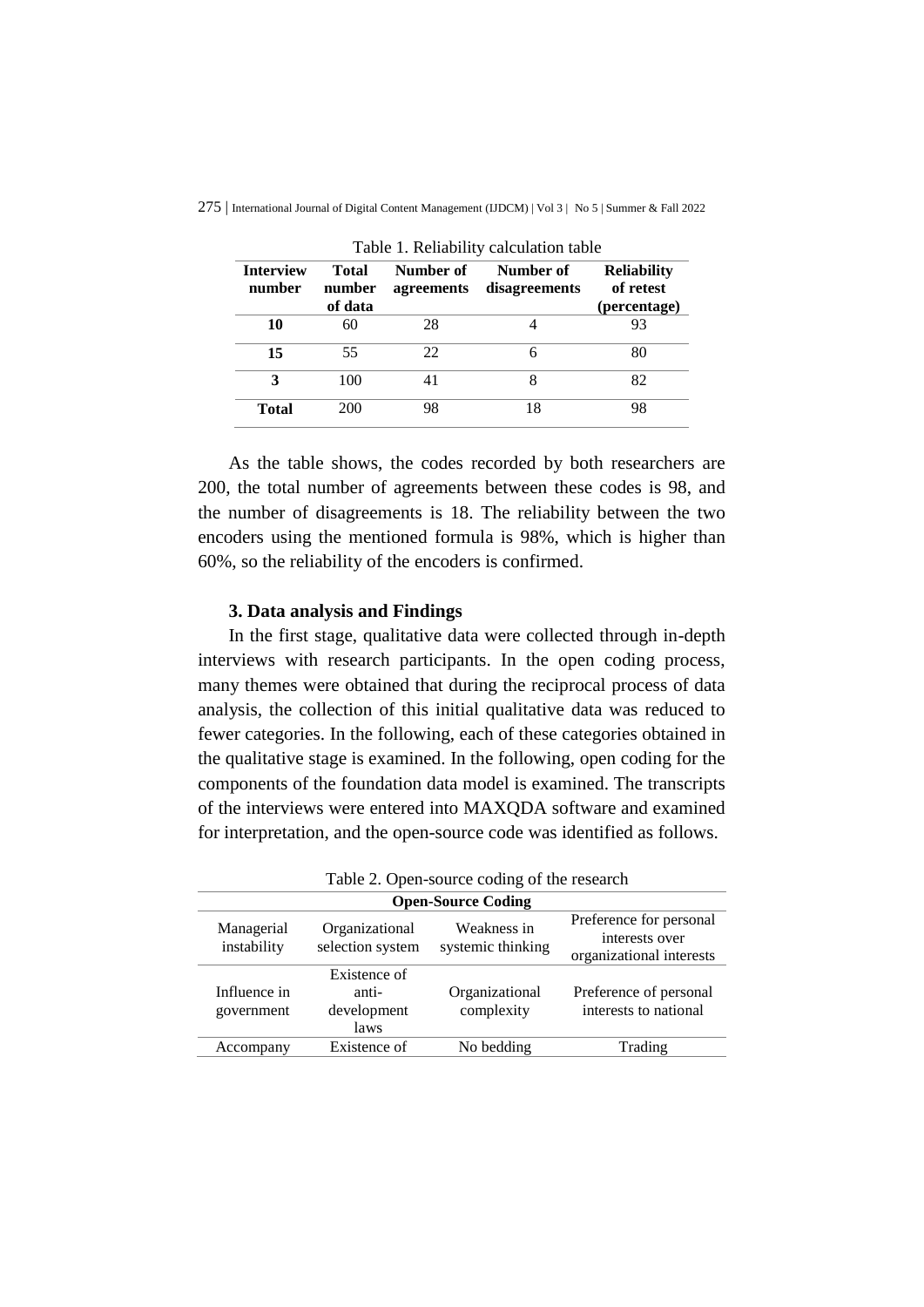| the                                                         | government                                                                  |                                                                                                                                                 |                                                         |
|-------------------------------------------------------------|-----------------------------------------------------------------------------|-------------------------------------------------------------------------------------------------------------------------------------------------|---------------------------------------------------------|
| government<br>Government<br>Enterprise                      | bureaucracy<br>Low<br>adaptability to<br>the environment                    | There was no<br>written program                                                                                                                 | Interactive leadership<br>styles                        |
| Political<br>instability                                    | Existence of<br>international<br>restrictions                               | Existence of<br>transient changes                                                                                                               | The power of<br>persuasion of the<br>manager            |
| Inefficient<br>manpower<br>density                          | Aggressive<br>foreign policy                                                | Lack of<br>managerial<br>courage to solve<br>root problems                                                                                      | Acceptance in workers                                   |
| Economic<br>instability                                     | Increase<br>revenue                                                         | Environmental<br>pressures                                                                                                                      | Defiance                                                |
| Existence of<br>state economy                               | Expanding the<br>export market                                              | Creating changes<br>in the<br>organization, but<br>with an emphasis<br>on the role of<br>personality<br>factors, not based<br>on a written plan | Existence of smart<br>managers to use legal<br>capacity |
| Limited<br>selection<br>options                             | Increase<br>investment                                                      | Lack of foresight                                                                                                                               | Managers with high<br>self-confidence                   |
| Existence of<br>political<br>pressures                      | Profitability                                                               | Organizational<br>corruption                                                                                                                    | Having patient and<br>calm managers                     |
| Do not allow<br>the<br>government to<br>privatize           | Improving the<br>public image of<br>the organization<br>in the<br>community | Lack of tolerance<br>for ambiguity in<br>decision making                                                                                        | Using consultants to<br>make changes                    |
| Appointment<br>of directors<br>based on<br>factional tastes | product variety                                                             | Lack of long-term<br>view                                                                                                                       | Presence of senior<br>manager in operations             |
| Tolerate<br>external<br>pressures to<br>apply opinions      | Increase<br>customer<br>satisfaction                                        | Resistant to<br>change                                                                                                                          | Make changes with<br>experts                            |
| The use of the<br>automotive<br>industry in<br>elections    | Meeting the<br>demands of the<br>people                                     | Make<br>conservative<br>decisions                                                                                                               | Ambitious managers                                      |
| Exercising                                                  | Much change in                                                              | Lack of will and                                                                                                                                | Attract specialized                                     |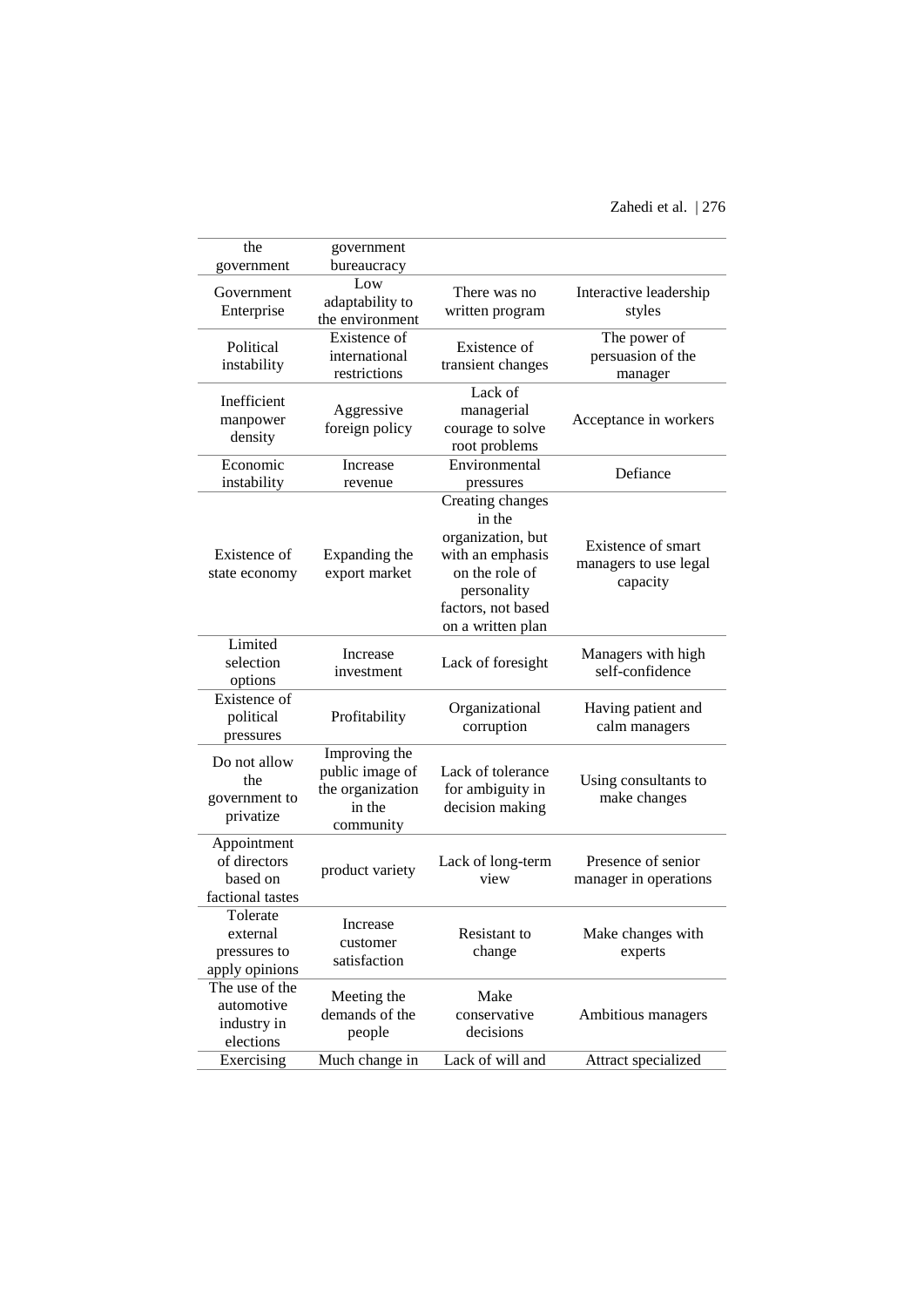| political<br>power in the<br>automotive<br>industry                                            | power structure                              | courage                                                         | human resources                                     |
|------------------------------------------------------------------------------------------------|----------------------------------------------|-----------------------------------------------------------------|-----------------------------------------------------|
| Selection of<br>managers<br>based on<br>political tastes                                       | Existence of<br>powerful<br>informal groups  | No risk-taking                                                  | Manpower training                                   |
| Political                                                                                      | Conflict of                                  | Do not do                                                       | Paying attention to                                 |
| instability                                                                                    | interest                                     | expensive work                                                  | technique                                           |
| Inability to<br>deal with<br>imposed<br>forces                                                 | Experience<br>failed change                  | Conservatism                                                    | Existence of traditional<br>structure               |
| Inability to<br>deal with<br>influential<br>groups in the<br>system                            | Failure to make<br>timely changes            | Lack of alignment<br>of policy makers<br>with customer<br>needs | Traditional<br>management of the<br>organization    |
| Doing populist<br>things                                                                       | Change in<br>making changes                  | Lack of<br>infrastructure                                       | Existence of traditional<br>beliefs in the industry |
| Lack of<br>meritocracy                                                                         | Existence of<br>unbalanced<br>systems        | Environmental<br>legal requirements                             | Lack of expertise of<br>senior managers             |
| Creating an<br>inefficient<br>system of<br>hiring and<br>firing the<br>government<br>apparatus | Create a<br>common belief                    | Support for<br>change                                           | Existence of<br>perfectionists                      |
| Power supply<br>from within to<br>change<br>direction                                          | Making<br>employees<br>responsible           | <b>Build trust</b>                                              | Hiring experts                                      |
| Use<br>management<br>team from<br>within the<br>industry                                       | Keep employees<br>up to date with<br>changes | Human resource<br>mobilization                                  | Employing optimistic<br>people                      |
| Make a<br>floating<br>connection                                                               | Manager with<br>coordinating<br>power        | Accompany the<br>body of the<br>organization                    | Existence of experts to<br>implement change         |

277 | International Journal of Digital Content Management (IJDCM) | Vol 3 | No 5 | Summer & Fall 2022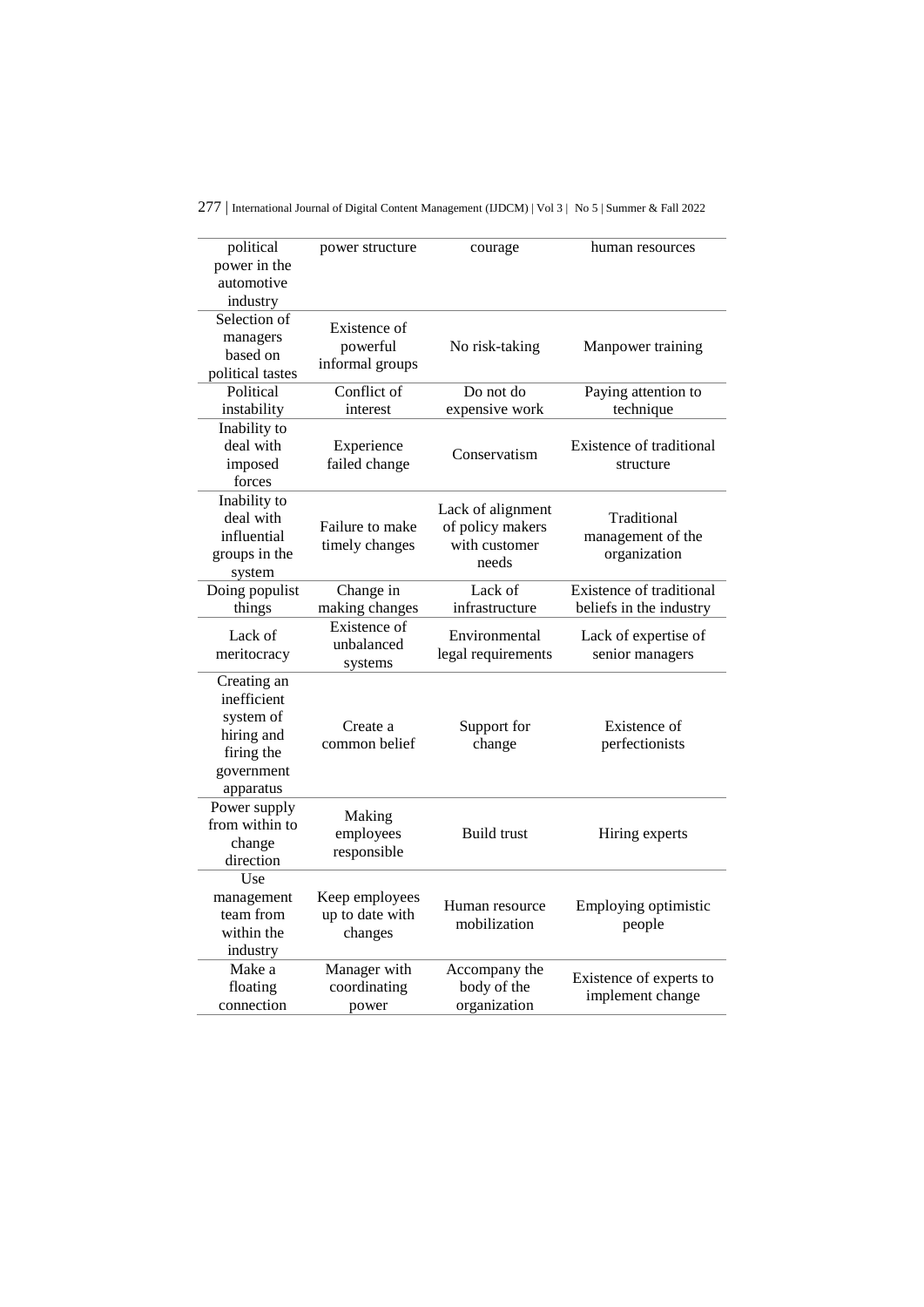# **3.1. Axial coding**

During axial coding, the categories derived from open coding are divided into 6 categories including axial category, causal condition, intervening condition, contextual condition, strategies, and consequences. Among the extracted categories, the category of "callus patch change" is considered the central category and is located in the center of the model. The reason for choosing this category as the central category is that in most data, its traces can be seen. Therefore, this category can be placed in the center and other categories can be related to it. The label selected for the pivot category is also abstract and at the same time comprehensive. The following diagrams show how the central category, causal conditions, intervener, context, strategies, and consequences are formed.

|                                        | Axial category: callus patch change                                   |                  |  |
|----------------------------------------|-----------------------------------------------------------------------|------------------|--|
| Lack of system<br>integration          | superficial changes                                                   | Untimely changes |  |
|                                        | <b>Casual conditions: government ownership</b>                        |                  |  |
| <b>State Economy</b>                   | Appointments of political directors                                   |                  |  |
|                                        | <b>Intervening Conditions: National Culture</b>                       |                  |  |
| Lack of courage in<br>decision making  | Avoid ambiguity                                                       | Utilitarianism   |  |
|                                        | <b>Context: Exterior environment</b>                                  |                  |  |
| Existence of cumbersome rules          | International restrictions                                            |                  |  |
|                                        | <b>Strategies: Change management strategies</b>                       |                  |  |
| Create a sense of<br>empathy and trust | Use of consultants and lection of acceptable<br>specialized personnel | managers         |  |
|                                        | <b>Consequences</b>                                                   |                  |  |
| Profitability                          | More acceptance in brand                                              |                  |  |

Table 3 - Six categories of foundation data model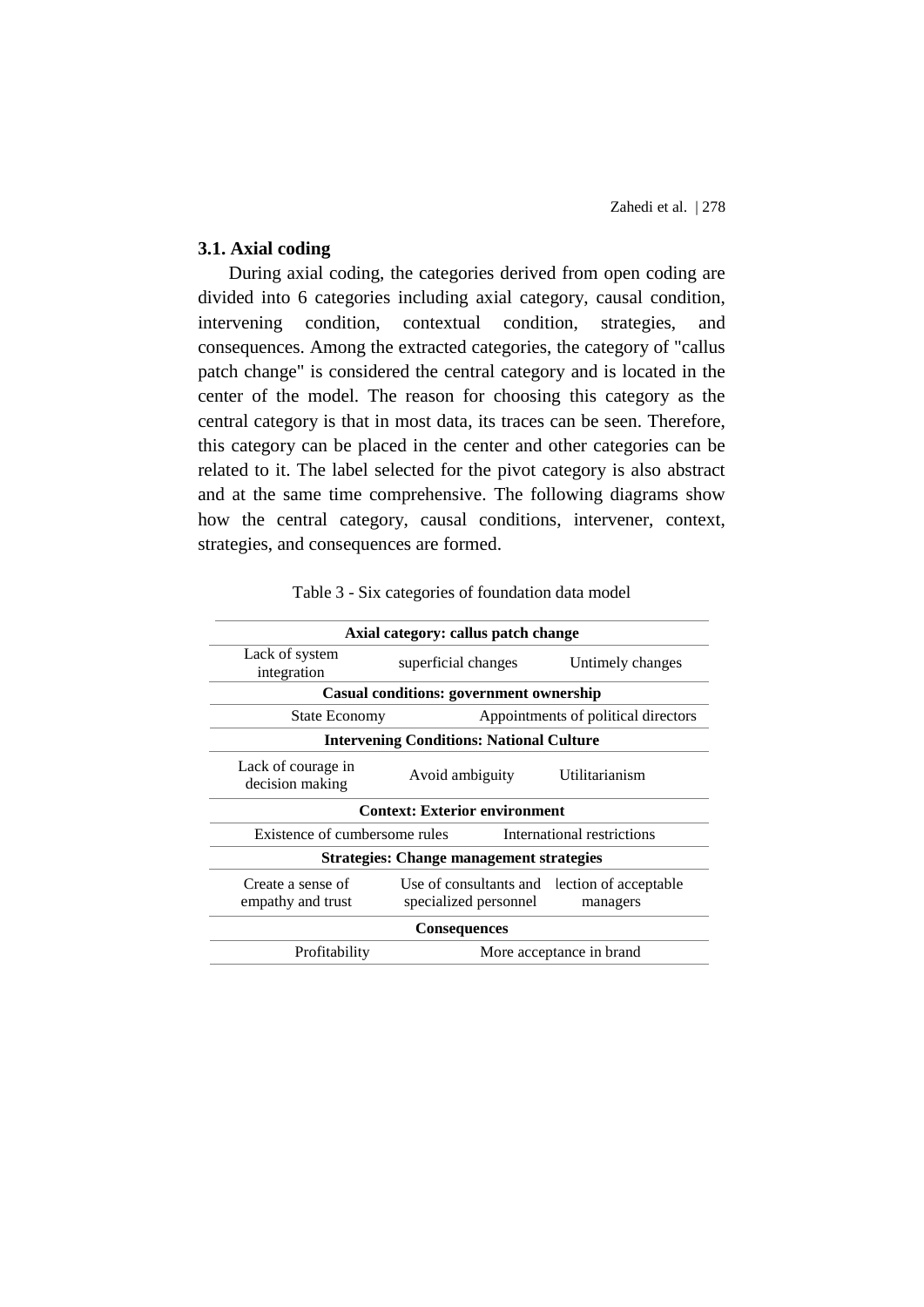

Figure 3: The proposed model based on axial coding

The correlation of the experts' point of view with the calculation of Holstein coefficient (PAO) or "percentage of observed agreement" is 0.830, which is a significant amount. According to the drawbacks of the Holstey method, the P-Scott index has also been calculated, the amount of which is 0.74. The fourth indicator for assessing the validity of qualitative research is the Kappa Cohen index. Kappa Cohen index in this study is 0.76. Finally, Kerpindroff alpha has been used and its amount in this study is estimated to be 0.87.

#### **4. Conclusion**

In this study, a comprehensive study of changes in the automotive industry was conducted to identify the model of changes that have occurred in the automotive industry and its findings to be used in the implementation of changes in the future of this industry. Based on the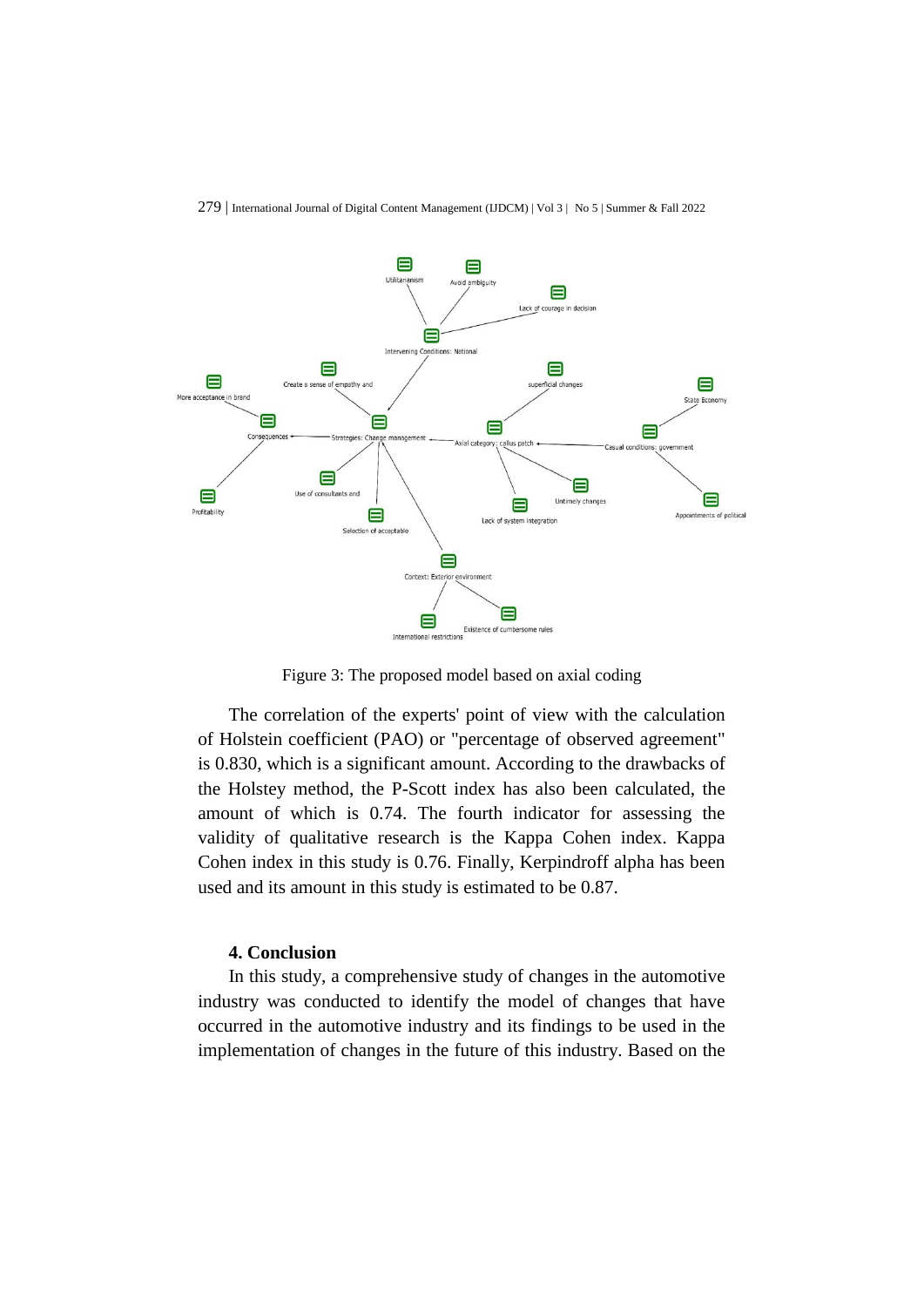digital developments in the Fourth Industrial Revolution, the greatest change that has occurred in the organizations under study and supported by the research literature has been the change in technology and the way things are done. The automotive industry is not isolated from this category and most of the changes in this industry have occurred in technology, which even this change has not happened in an integrated and continuous manner. Therefore, the main issue in this research is patch replacement (Brenner, 2008). This change is characterized by three components: untimely change, superficial change, and systemic inconsistency. This type of change indicates that the process of change in the organization is performed occasionally and unrelated. One of the special features of this type of change is doing contradictory things during different periods of change, which overlaps with the results of research (Maximilian et al., 2021). The most important causal conditions for change management in this organization are identified as government tenure, ie the components of the appointment of political managers and government economics. In other countries, the automotive industry is supported if it is profitable, while in Iran, despite numerous supports for the automotive industry, automakers not only did not take action to improve their products, but also caused great corruption due to poor management and unreasonable subsidies. Also, the government's domination of the country's automobile industry has made it impossible to reduce even one labor force in the years when this industry is facing a great decline in production, and the government's domination over this industry is so dictating that managers are appointed by changing governments. Change Every government, managers change.

The conditions of the interventionist in the category of change management are explained under the heading of national culture. Its components are utilitarianism, ambiguity and lack of courage in decision making. Culture as an important variable in change management in a series of change management models is one of the important dimensions of change management, which is also prominent in our research. Culture in our research model is derived from the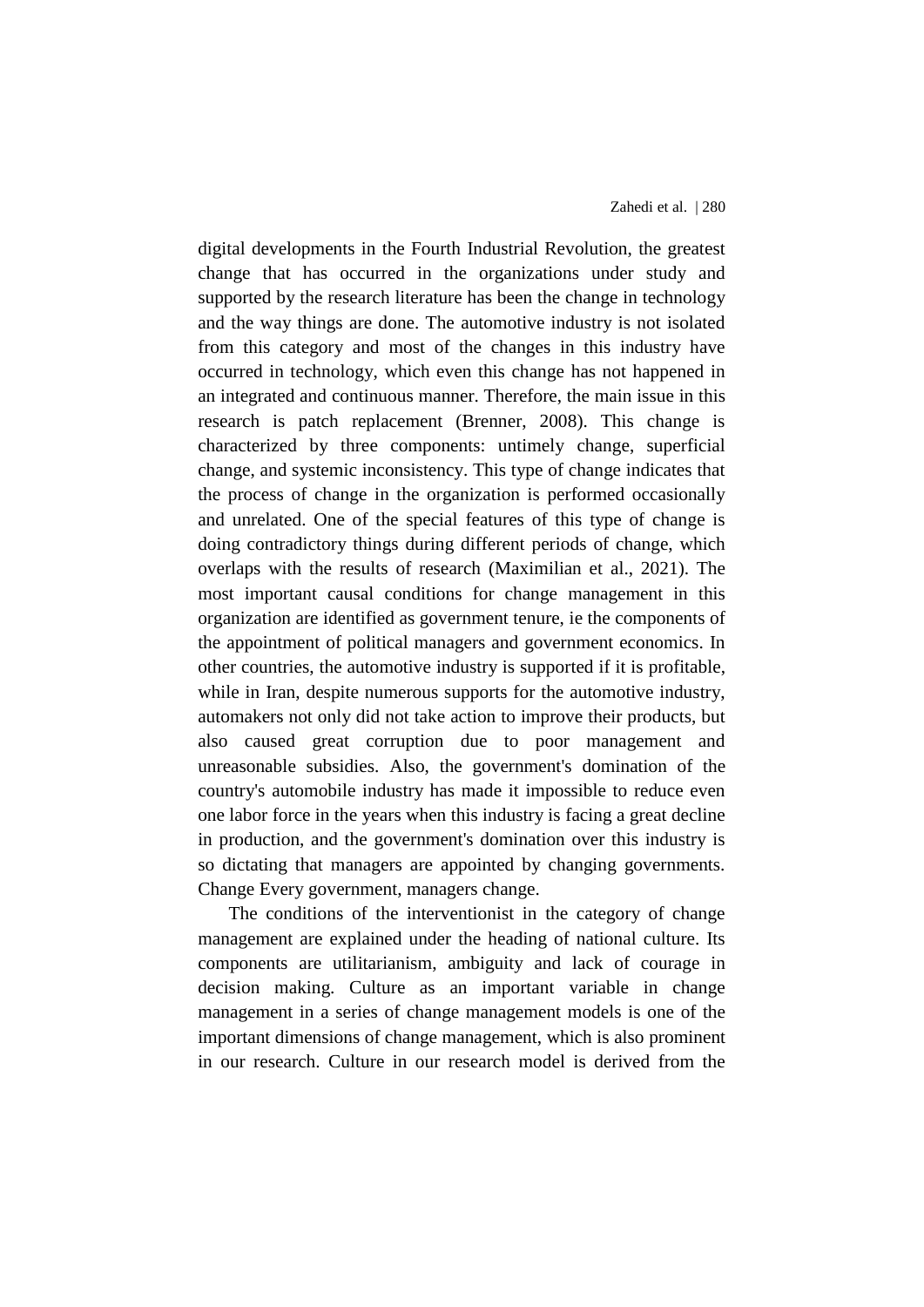national culture of the country, which affects the automotive industry. These factors overlap with the dimensions of culture in the Globe (House et al., 2013) and Hofstede's (2010) project models.

Another factor that influences the change management model refers to the external environment factor, which includes international restrictions and the existence of cumbersome laws (Davenport, 2012). Research (Litvin, 1992; Anderson; 2001; Tichi, 1983; Nadler and Tashman, 1980; Wisboard, 1976) has considered the external environment as one of the important dimensions of change management. Due to Iran's conditions in the region and the world and the conditions of sanctions, international restrictions on the automotive industry have been effective. As explained in Ali's circumstances, state-owned enterprises are very influential in the automotive industry, which is why cumbersome laws are another important factor influencing the external environment.

Finally, change management strategies have been identified in three components: selecting acceptable managers, using consultants and expert staff, and creating a sense of empathy and trust. Changes are more about the individual's feelings than emotions and are technical, and associating them with change is the most difficult stage of change (Rahshalt, 2007). To bring about change, people need to gain trust in change, be motivated enough to drive change, and ultimately feel committed to change (Hofstede et al., 2010). Therefore, in successful change programs, it is necessary to pay serious attention to the reaction of employees to change (Sharif and Skandara, 2014). The importance of the human factor in the success of organizational change is such that some researchers consider organizational change as a combination of employee motivation for change, opportunity and potential for change, and employees' ability to change (Matusik et al., 2021).

Employee readiness for change "reflects the degree of cognitive and emotional willingness of individuals to accept and adopt a specific program to purposefully change the status quo and move forward" (Wang et al., 2020). If employees see change as the benefits they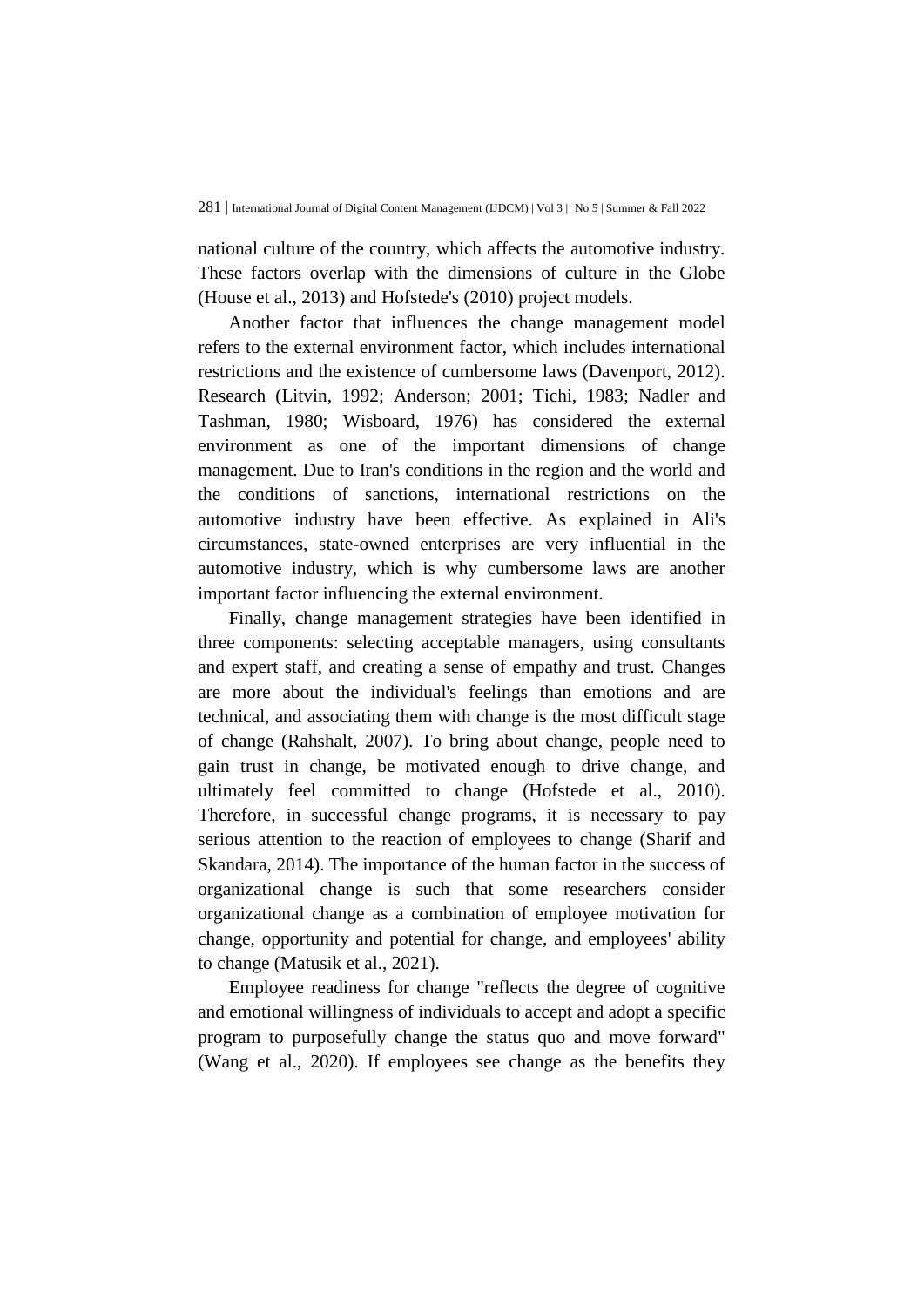receive from their organization, they reciprocate those benefits by engaging in different positive attitudes. (Zhang et al., 2019).

The source of change is the awareness and behavior of employees and without changing this part, there will be no change in the organization (Akter et al., 2016). Most change leaders ignore the human dimension, assuming that it is just a project of technological change and intelligence, or a small change (Saifulina et al., 2021). Therefore, the goal of change is to change everything and whatever we seek, the human dimension of change should not be underestimated (Aditi et al., 2019).

Promoting change requires leaders who lead change rather than managerial skills. Among the various leadership practices, studies show that servant leadership and moral leadership are practices that are more effective during change (Sharif & Scandura, 2014). The use of expert managers and appropriate leaders in this industry causes change management to be implemented productively in this industry. Ultimately, these strategies result in increased survival under the components of greater brand acceptance and profitability, which will lead to the added value to the industry. Based on studies conducted by Mousavi and Amiri (2021), they showed that organizational change improves financial performance and organizational economy. Meanwhile, the leadership and management component has increased the productivity of management, which improves the financial and economic performance of the organization. Change has had a positive effect on employees to improve the organization, but the lack of an overview and change management strategy leads to a psychological impact on participants in the implementation of this change. Feelings of distrust have been expressed due to the lack of continuous communication of change management problems. In the present study, creating a sense of empathy is one of the change management strategies.

Finally, although a degree of stability is critical to the organization's continued performance, given the rapid change and complexity of the Fourth Industrial Revolution and the smartening of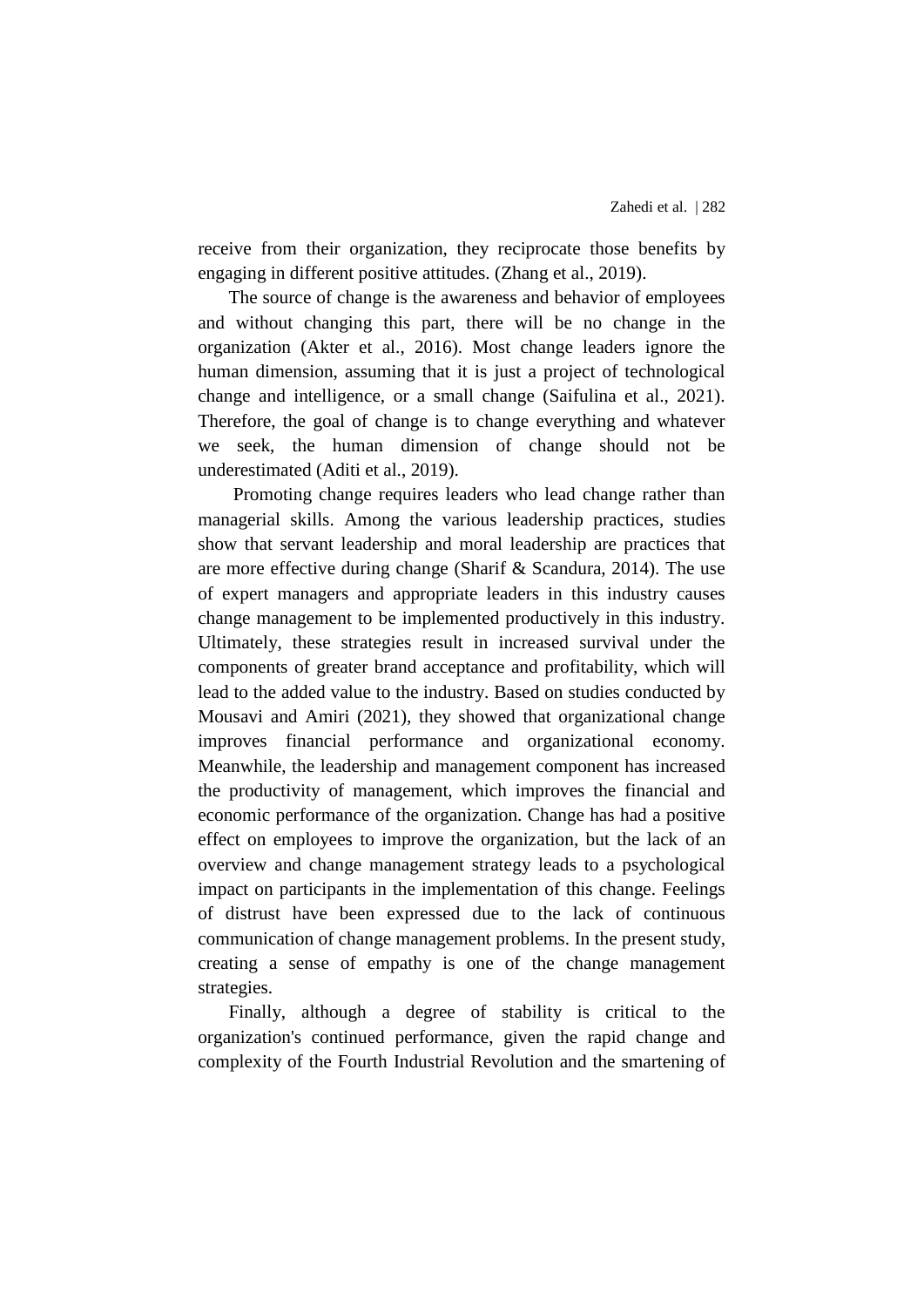factories, an organization may never achieve an acceptable level of balance and even Do not anticipate the change in the sequence of the change process. Therefore, in very uncertain and uncertain environments, only organizations that tolerate a situation of instability, conflict, conflict, and tension that motivates them to a new perspective as well as continuous learning will be successful and consider it a dynamic model of change based on theoretical foundations. The presentation is designed for such environments and seems to be able to respond to the ambiguities in such environments.

#### **5. Discussion and suggestions**

The following are suggestions for managing the change in the automotive industry according to the components of the fourth industrial revolution:

> 1. Planning, leading, and institutionalizing a change in the organization is not possible without learning. Learning can transform change. Based on the learning and experiences that employees gain in their work-life through receiving feedback from colleagues, opinions of experts and experts, and arguing with colleagues, their behavior and actions change and institutionalize change in the organization. Therefore, managers who seek the success of organizational change should pay special attention to creating an atmosphere and culture of learning in the organization and strengthen it with formal and informal ways of learning and knowledge sharing.

> 2. Most successful changes do not use traditional patterns of bureaucracy and control, but rather move towards flexibility and self-organization. It is suggested that instead of direct control of employees, standardization of affairs be used and then delegated to individuals, and their performance against change be measured.

> 3. Changes should try to create a clear link between individual and organizational goals and interests. Employees need to be rationally justified in accepting change, and the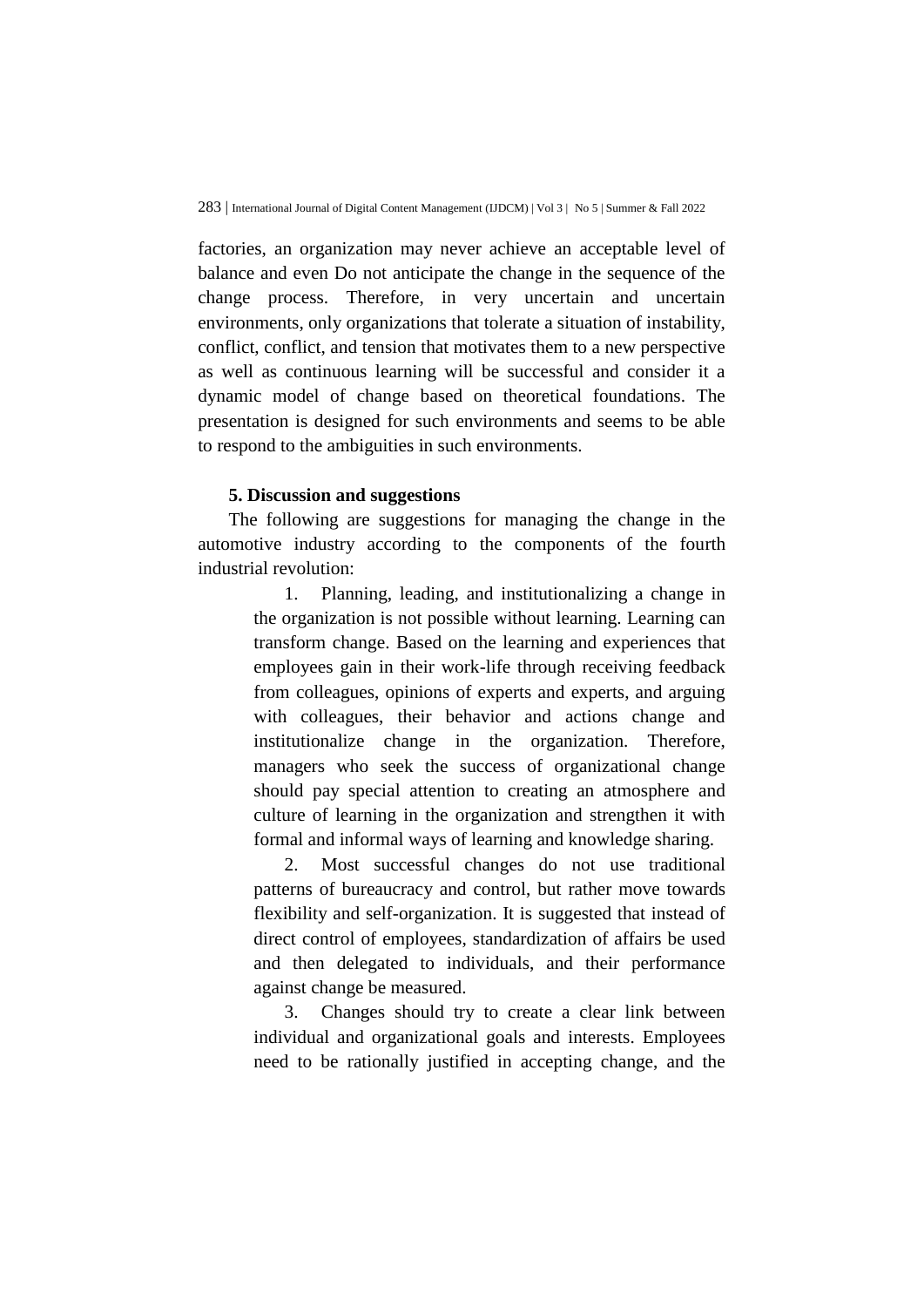perspective of change and its dimensions must be clearly explained to them to ensure that change will not be to their detriment in the long run.

4. To make a difference in a large area of the organization, you need to motivate a larger group of people. The change leader must identify people who are in the right job position and who are ready to change and give them the spark to start the change and the need to implement it. In this way, these people can help motivate others and set off a wave of change in the organization.

5. As the positive results of these changes become apparent to the organization in the long run, employees may become discouraged and frustrated in the middle of the road. It is suggested that the small successes achieved on the path to change be reported to employees and that those who have played a role in achieving this success be rewarded based on merit and rewarded appropriately.

6. Given the dynamics of the organizational environment and the intelligence of the tools in it, managers must have a lot of flexibility in implementing the change program and, as appropriate, make and implement decisions to bring change back on track.

7. Callus patch changes affect the processes and methods of doing things in the organization. Therefore, employees should be involved in the formulation and implementation of these changes due to their daily communication with this part of the work, knowledge of its various angles, and correct and practical understanding of digital methods and processes.

8. Due to strong government ownership in the automotive industry, senior executives must have the power to negotiate and persuade senior executives in the government system to accompany the government in implementing change.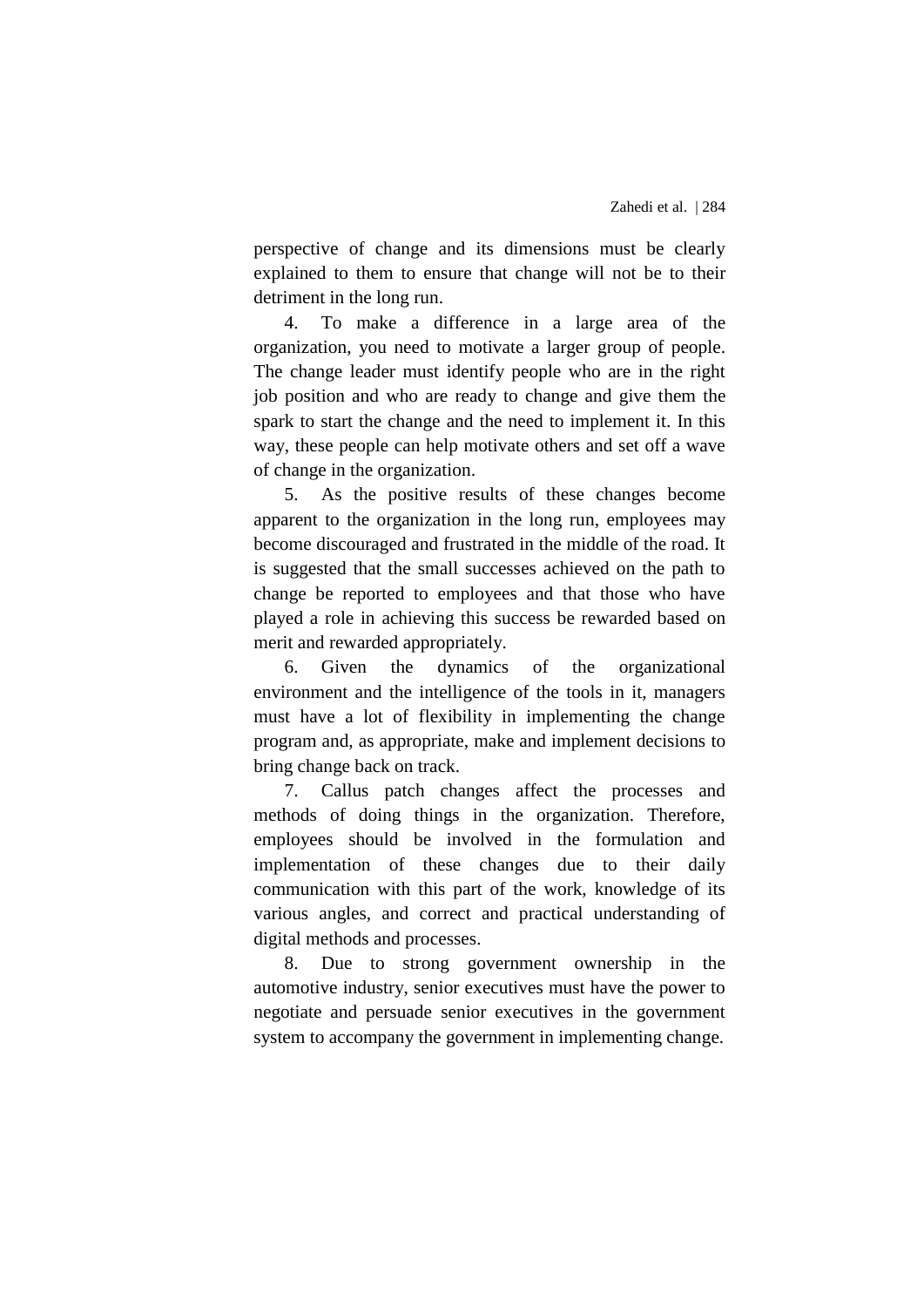9. Managers who have more courage in decision-making and prioritize the interests of the organization and have the ability to ambiguity in the short term can institutionalize technological changes and intelligence in the automotive industry and from patchwork changes without looking to prevent a system.

10. One of the effective factors in managing change in the automotive industry is the external environment and international restrictions that senior industry managers should pay attention to in their commercial contracts, and these contracts should be with the Ministry of Foreign Affairs and taken from international law to do less damage. To enter the automotive industry.

## **References**

- Acharya, A., Singh, S.K., Pereira, V. and Singh, P. (2018). Big data, knowledge co-creation and decision making in fashion industry. *International Journal of Information Management*, 42, pp. 90- 101.
- Aditi, M. Sanjaya Singh Gaur, Elisa Giacosa, (2019). Combining organizational change China's regional metal industry: a metafrontier approach. Resour. Policy.
- Akter, S., Wamba, S. F., Gunasekaran, A., Dubey, R., & Childe, S. J. (2016). How to improve firm performance using big data analytics capability and business strategy alignment?. *International Journal of Production Economics*, *182*, 113-131.
- Alaloul, W. S., Liew, M. S., Zawawi, N. A. W. A., & Kennedy, I. B. (2020). Industrial Revolution 4.0 in the construction industry: Challenges and opportunities for stakeholders. *Ain shams engineering journal*, *11*(1), 225-230.
- Alqudah, I. H., Carballo-Penela, A., & Ruzo-Sanmartín, E. (2022). High-performance human resource management practices and readiness for change: An integrative model including affective commitment, employees' performance, and the moderating role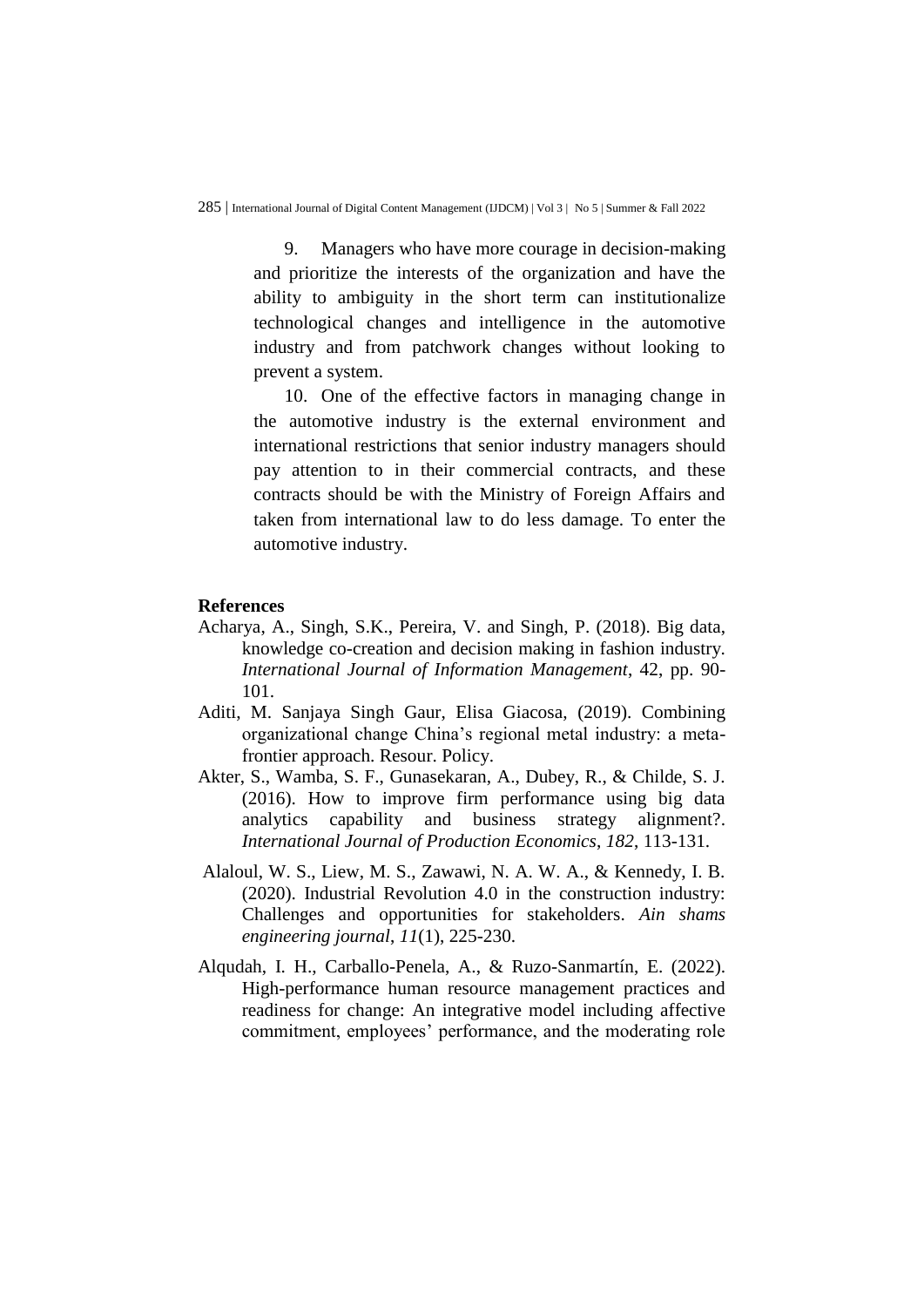of hierarchy culture. *European Research on Management and Business Economics*, 28(1), 100177.

- Aref, A., Jafarnejad, A., Kiani, A. (2020). Provide an appropriate framework (combined indicators) to assess the readiness of enterprises and industrial estates to implement the basic components of the Fourth Industrial Revolution and investment development. *Investment Knowledge Quarterly*, 8: 23-48. [in Persian]
- Arnold, D., Voigt, K. I., How the industrial internet of things changes business models in different manufacturing industries. *International Journal of Innovation Management*. 20(8) (2016).
- Asadi, Ma. (2020). The Fourth Industrial Revolution and the Digital Economy: The Drivers of Sustainable Economic Growth. *Comprehensive Portal of Humanities*, 3: 1-19. [in Persian]
- Moussa, N. B., & El Arbi, R. (2020). The impact of Human Resources Information Systems on individual innovation capability in Tunisian companies: The moderating role of affective commitment. *European Research on Management and Business Economics*, *26*(1), 18-25.
- Benjamin, M. Peter, W. (2011), Continuous organizational development (COD), Industrial andnCommercial. International Journal of Production Economics, 182, pp. 113-131.
- Brenner M. (2008), It's all about people: change management's greatest lever, Business Strategy Series, 9 (3), pp. 132-137.
- Burke, W.; (2008), Organization change: Theory and practice. Thousand Oaks, CA: Sage.
- Davenport, T. H. (2012). The human side of Big Data and highperformance analytics. *International Institute for Analytics*, *1*(1), 1-13.
- De Sousa J, A. B. L., Jabbour, C. J. C., Godinho Filho, M., & Roubaud, D. (2018). Industry 4.0 and the circular economy: a proposed research agenda and original roadmap for sustainable operations. *Annals of Operations Research*, *270*(1-2), 273-286
- Demers C. (2009). *Organizational change theories*. SAGE Publications, USA, 1st edition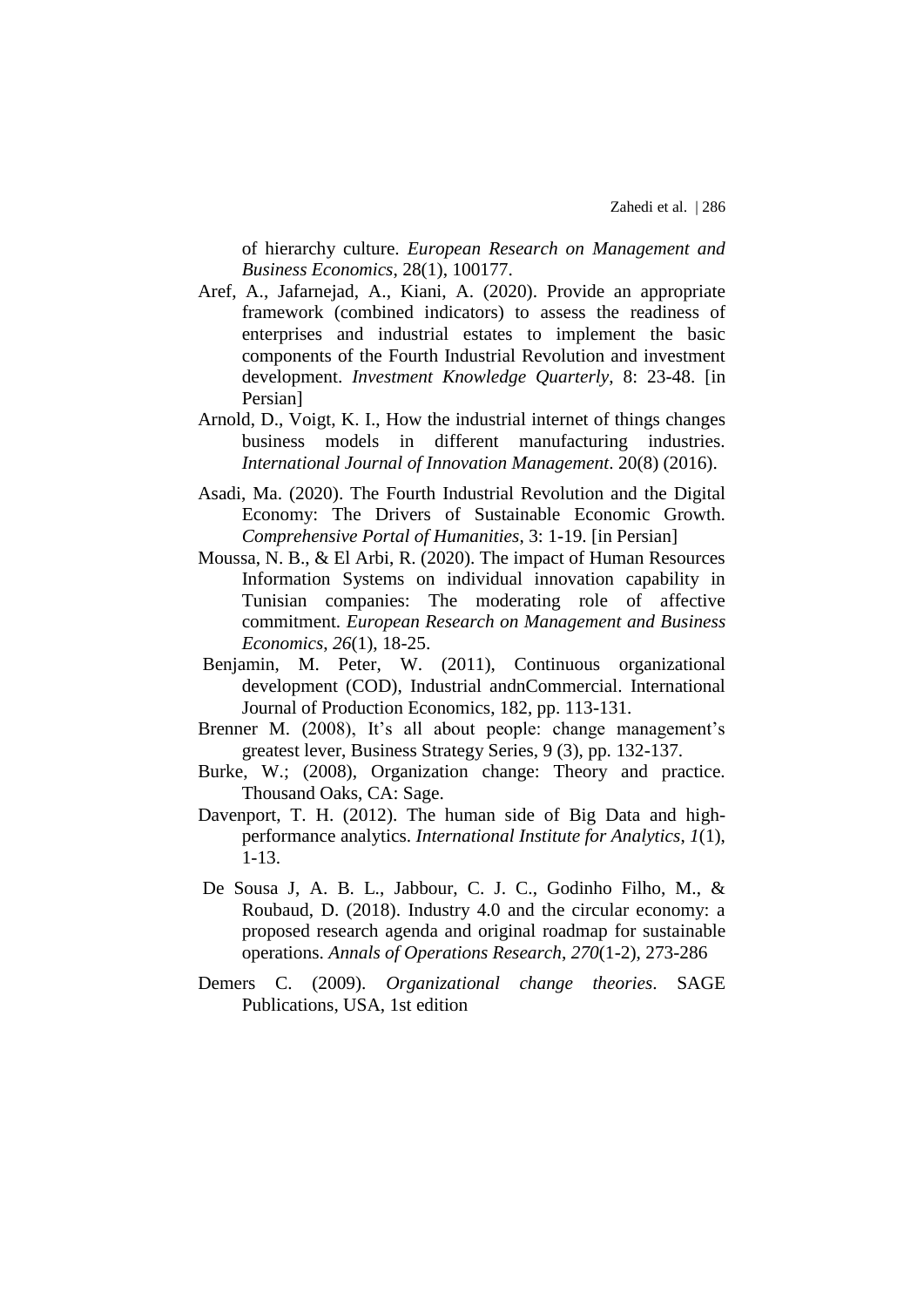- Feng, C., Huang, J. B., & Wang, M. (2018). Analysis of green totalfactor productivity in China's regional metal industry: A metafrontier approach. *Resources Policy*, *58*, 219-229.
- Ferchaud, F., Peyrard, C., Léonard, J., Gréhan, E., & Mary, B. (2020). Large Variations in N2O Fluxes from Bioenergy Crops According to Management Practices and Crop Type. *Atmosphere*, *11*(6), 675.
- Gerlitz, H. Design Management as a Domain of Smart and Sustainable Enterprise: Business Modelling for Innovation and Smart Growth in Industry 4.0. *Entrepreneurship and Sustainability Issues*. 3(3) (2016) 244-268.
- Haghi, S., Sippl, F., Zink, L., & Reinhart, G. (2021). A Methodology for Flexible Configuration of Change Management Processes. *Procedia CIRP*, *104*, 1149-1154.
- Hermann, T., Otto, B. (2016). *Design principles for industry 4.0 scenarios*. in Proceedings of the Annual Hawaii International Conference on System Sciences. 2016.
- Hofstede, G., Hofstede, G. J., & Minkov, M. (2010). *Cultures and organizations: Software of the mind* (3rd ed.). New York, NY: McGraw-Hill.
- Hussein, A. T. T., Singh, S. K., Farouk, S., & Sohal, A. S. (2016). Knowledge sharing enablers, processes and firm innovation capability. *Journal of Workplace Learning*.
- House, R. J., Dorfman, P. W., Javidan, M., Hanges, P. J., & De Luque, M. F. S. (2013). *Strategic leadership across cultures: GLOBE study of CEO leadership behavior and effectiveness in 24 countries*. Sage Publications.
- Ibarra, D. Ganzarain, J. Igartua, J. (2018). Business model innovation through Industry 4.0: A review. *Procedia Manufacturing*, 22: 4- 10.
- Ivanaj, S., Ivanaj, V., McIntyre, J., Da Costa, N. G., & Lozano, R. (2015). Multinational Enterprises' strategic dynamics and climate change: drivers, barriers and impacts of necessary organisational change. *Journal of Cleaner Production*, *30*, 1e4.
- Kotter, J.P., Schlesinger, L.A., (2008). Choosing strategies for change. Harvard Bus. Rev.nmanagement and organizational ambidexterity using data transformation. *Management Decision*.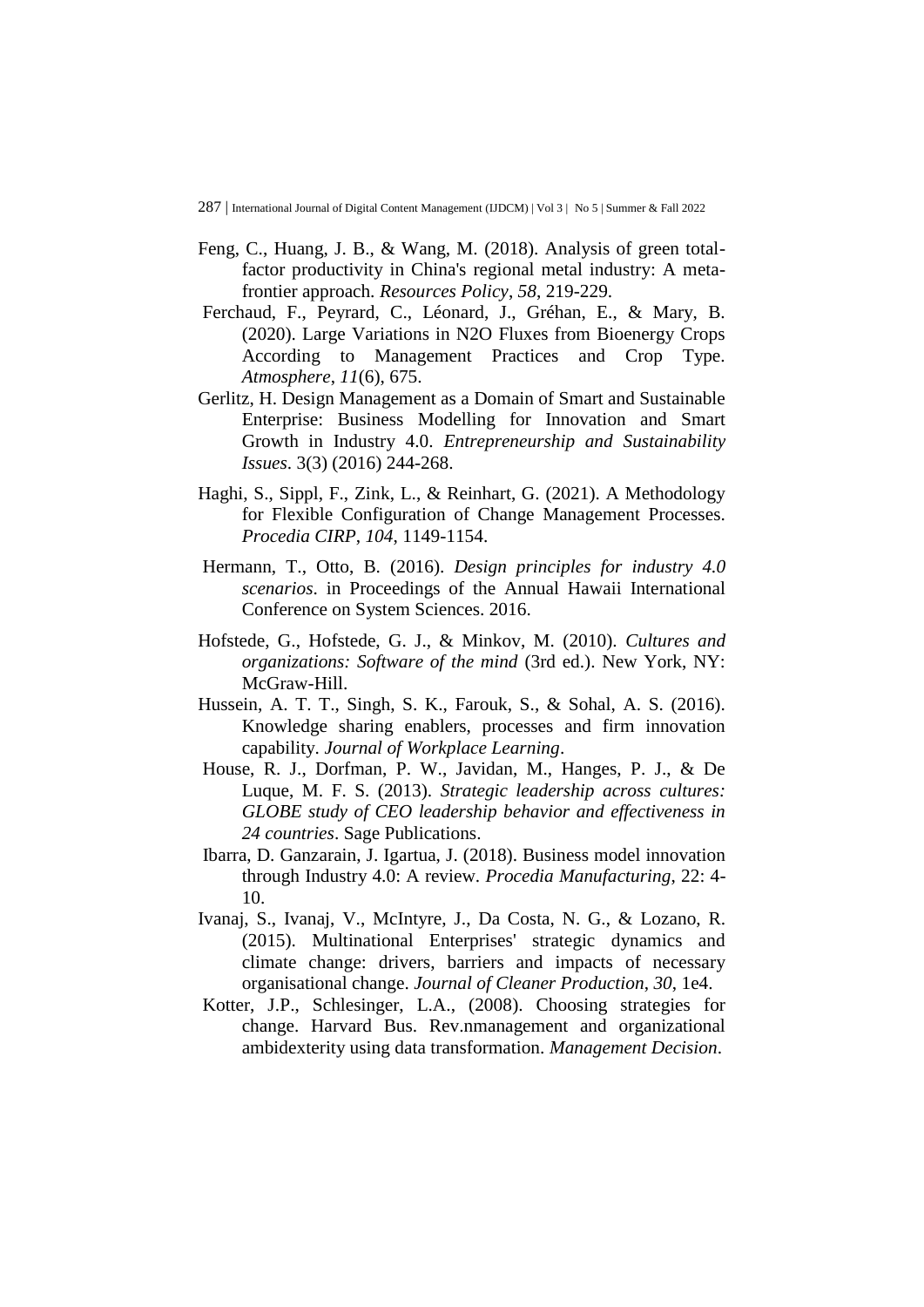- Lozano, R., & von Haartman, R. (2018). Reinforcing the holistic perspective of sustainability: Analysis of the importance of sustainability drivers in organizations. *Corporate Social Responsibility and Environmental Management*, *25*(4), 508-522.
- Matusik, J. G., Hollenbeck, J. R., & Mitchell, R. L. (2021). Latent change score models for the study of development and dynamics in organizational research. *Organizational Research Methods*, *24*(4), 772-801.
- Meißner, M., Jacobs, G., Jagla, P., & Sprehe, J. (2021). Model based systems engineering as enabler for rapid engineering change management. *Procedia CIRP*, *100*, 61-66.
- Mousavi, M., Amiri, F. (2021). Marketing research in the Fourth Industrial Revolution, the use of metadata analysis and "machine learning" to provide value to the customer. *Journal of Modern Marketing Research*, 4: 37-54.
- Orji, I. J. (2019). Examining barriers to organizational change for sustainability and drivers of sustainable performance in the metal manufacturing industry. *Resources, Conservation and Recycling*, *140*, 102-114.
- Saifulina, N., Carballo-Penela, A., & Ruzo-Sanmartin, E. (2021). The antecedents of employees' voluntary proenvironmental behavior at work in developing countries: The role of employee affective commitment and organizational support. *Business Strategy & Development*, 1–15.
- Shahabi, V., Adel, A., Faezi, F., Mirfeiz, F. (2022). Modeling the Impact of the Fourth Industrial Revolution on the Banking Service Supply Chain Using the System Dynamics Approach and the Fuzzy Dimmatle Technique. *International Business Management Quarterly,* 13: 67-89. [in Persian]
- Sharif M. & Scandura T (2014). Do perceptions of ethical conduct matter during organizational change? *Journal of Business Ethics*, In press
- Sharma, D., & Siddiqui, L. (2020). Banking 4.0: 'The Influence of Artificial Intelligence on the Banking Industry & How AI Is Changing the Face of Modern Day Banks'. *International Journal of Management*, *11*(6).
- Sima, V. Gheorghe, I. Subic, J. Nnacu, D. (2020). Influences of the Industry 4.0 Revolution on the Human Capital Development and